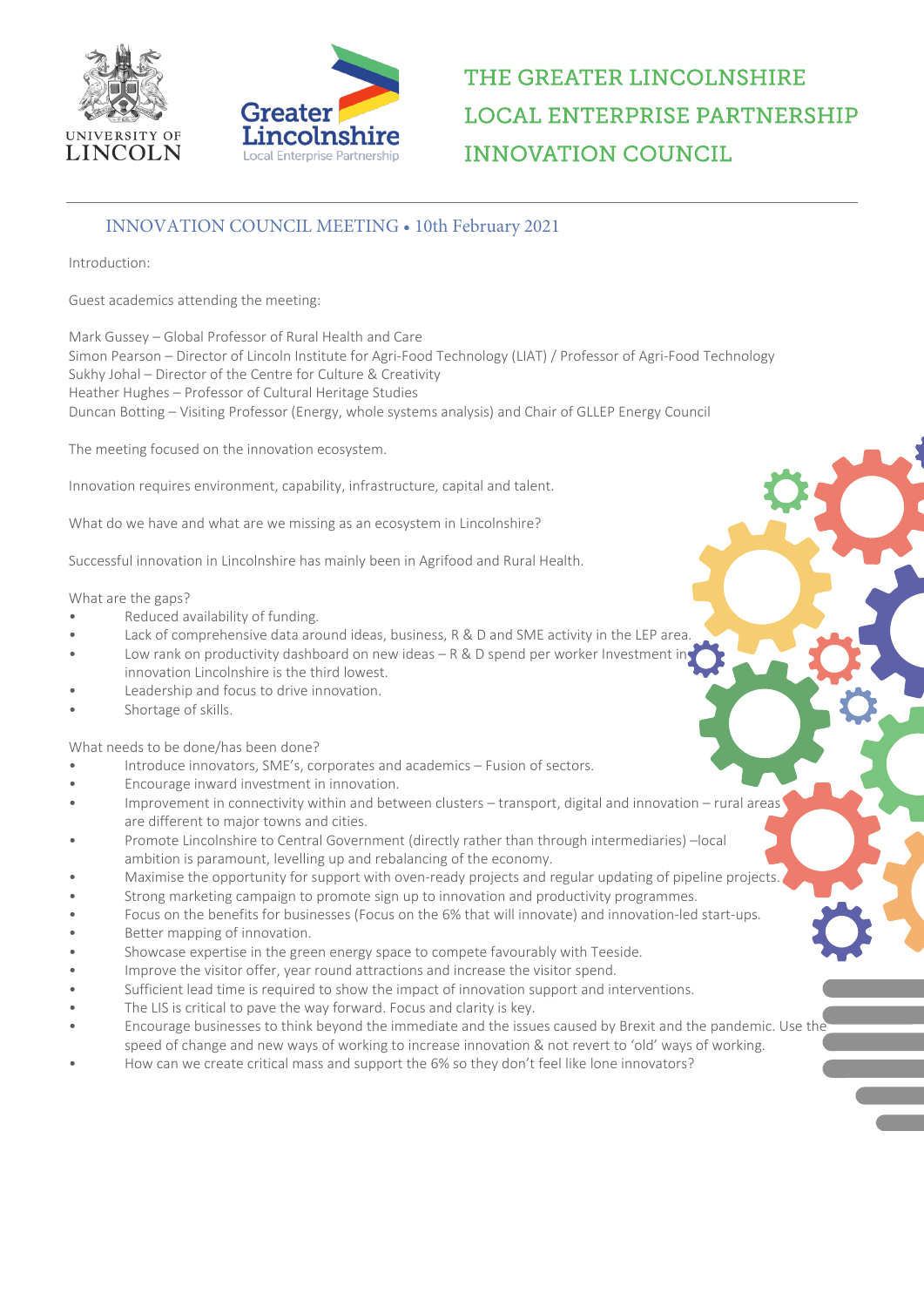



### THE GREATER LINCOLNSHIRE **LOCAL ENTERPRISE PARTNERSHIP INNOVATION COUNCIL**

Discussion point 1: Human Capital (people)

- Education might better describe what is needed we need to support people to have aspirations and dreams, these things are required in order to innovate.
- Consider how we work with the new form of the LEP and the inclusion of the Humber area.
- Transport and places theme. Support of the point that place really matters
- Use of depilated buildings with good business clusters and good digital infrastructure.
- Culture & business networks are important.
- Innovation ecology is important. It is complex and needs analysing.
- Use the intelligence around people and places to identify key aspects of the ecosystem.
- What role do place and the people play in innovation?
- Attraction, retention and development of talent continues to be key.
- What is going to change regarding commuting and how people work as a result of the pandemic?
- What trends have been accelerated by the pandemic and what areas have been identified post pandemic in new areas?
- Diversity is also important; how do we include all communities in the innovation eco-system?
- Is creativity and entrepreneurship being supported post the pandemic?
- Automation versus head count and the need for profitability in business and thereafter the impact on the economy and people.
- Don't lose good people.
- Opportunity drives innovation. Careful planning in infrastructure will lead to improvements in outcomes.

Discussion point 2: Funding

- How do we increase investment and with whom?
- How do we get investment across our disparate area, money may be available but it is about knowing how to access it.
- Shared Prosperity Fund some slow progress, there is less focus on LEPs delivering it, seems now to be more Nationally driven and we need to direct it to our areas of need and how we can best use it.
- Need to keep our focus on this area and how it can relate to innovation.
- The British Business Bank are looking at regional availability of funding and demand is an important factor alongside availability of investment.
- If we want to attract more venture capital investment we might need to consider how to de-risk investment in Greater Lincolnshire based businesses.
- Signposting for individual funding cases can be difficult. University of Lincoln is the 'go to place' for information.
- Can we learn from Healthcare Connect? Other activities in the NHS space?
- Scalability funding is a gap. USA is taking advantage of our UK innovation. Think about funding and innovation and keeping this within in the country.